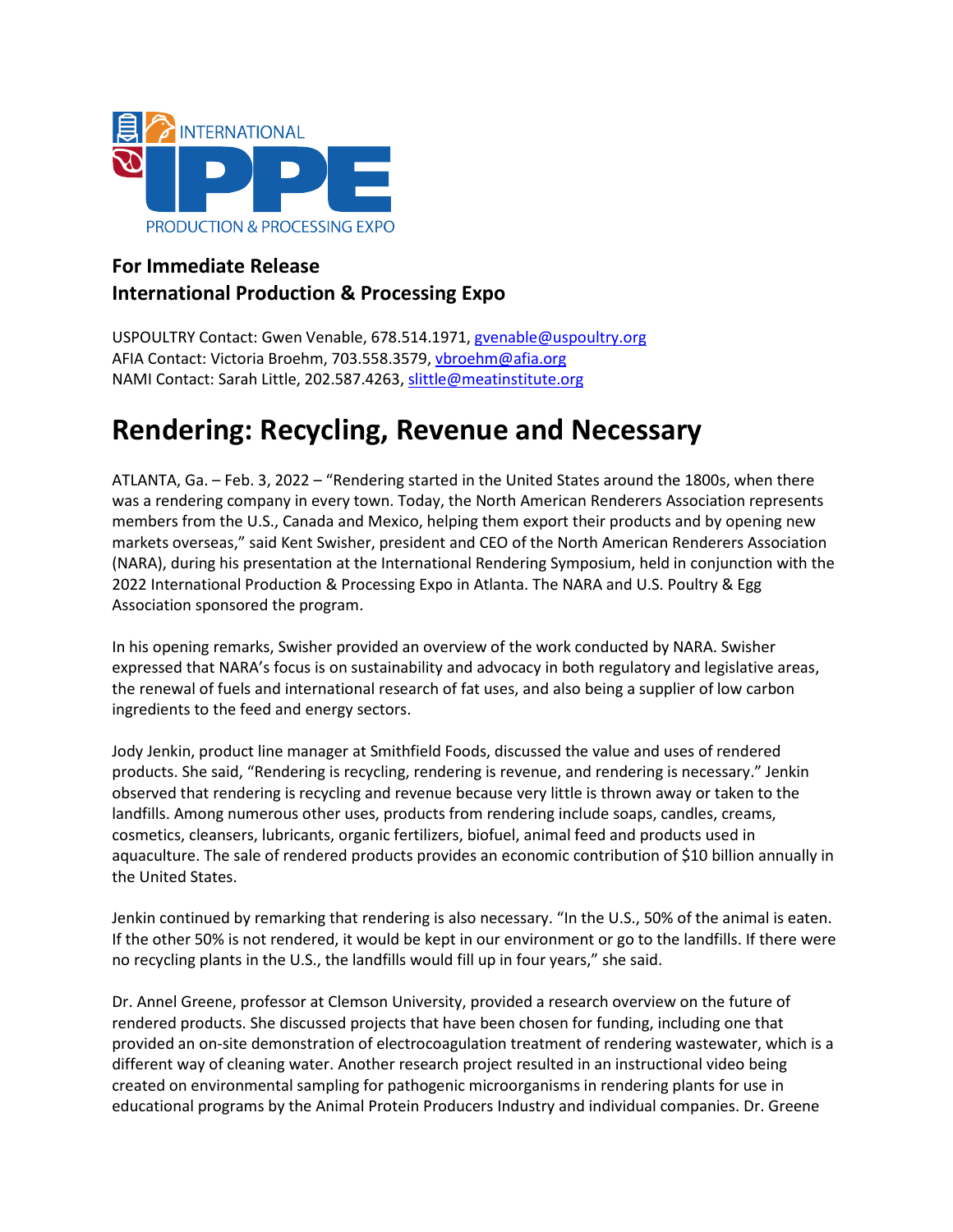commented, "A total of 157 research projects have been conducted or are on-going, and 54 faculty are directly involved in conducting the studies. More than 82% of funded projects have been conducted by faculty who have been at Clemson less than 10 years, and more than 2,800 undergraduate students have been introduced to the rendering industry."

###



**Photo caption:** Kent Swisher, president and CEO of the North American Renderers Association, speaking at the International Rendering Symposium during the 2022 IPPE.

### **ABOUT IPPE**

The International Production & Processing Expo (IPPE) is a collaboration of three shows - International Feed Expo, International Meat Expo and the International Poultry Expo - representing the entire chain of protein production and processing. The event is sponsored by the American Feed Industry Association (AFIA), North American Meat Institute (NAMI) and U.S. Poultry & Egg Association (USPOULTRY).

# **ABOUT AFIA**

Founded in 1909, the American Feed Industry Association (AFIA), based in Arlington, Va., is the world's largest organization devoted exclusively to representing the business, legislative and regulatory interests of the U.S. animal food industry and its suppliers. The organization's membership is comprised of more than 650 domestic and international companies that represent the total feed industry—manufacturers of commercial and integrated feed and pet food, ingredient suppliers, pharmaceutical companies, industry support and equipment manufacturers. AFIA members manufacture more than 75% of the feed and 70% of the non-grain ingredients used in the country. AFIA is also recognized as the leader on international industry developments and holds membership in the International Feed Industry Federation (IFIF).